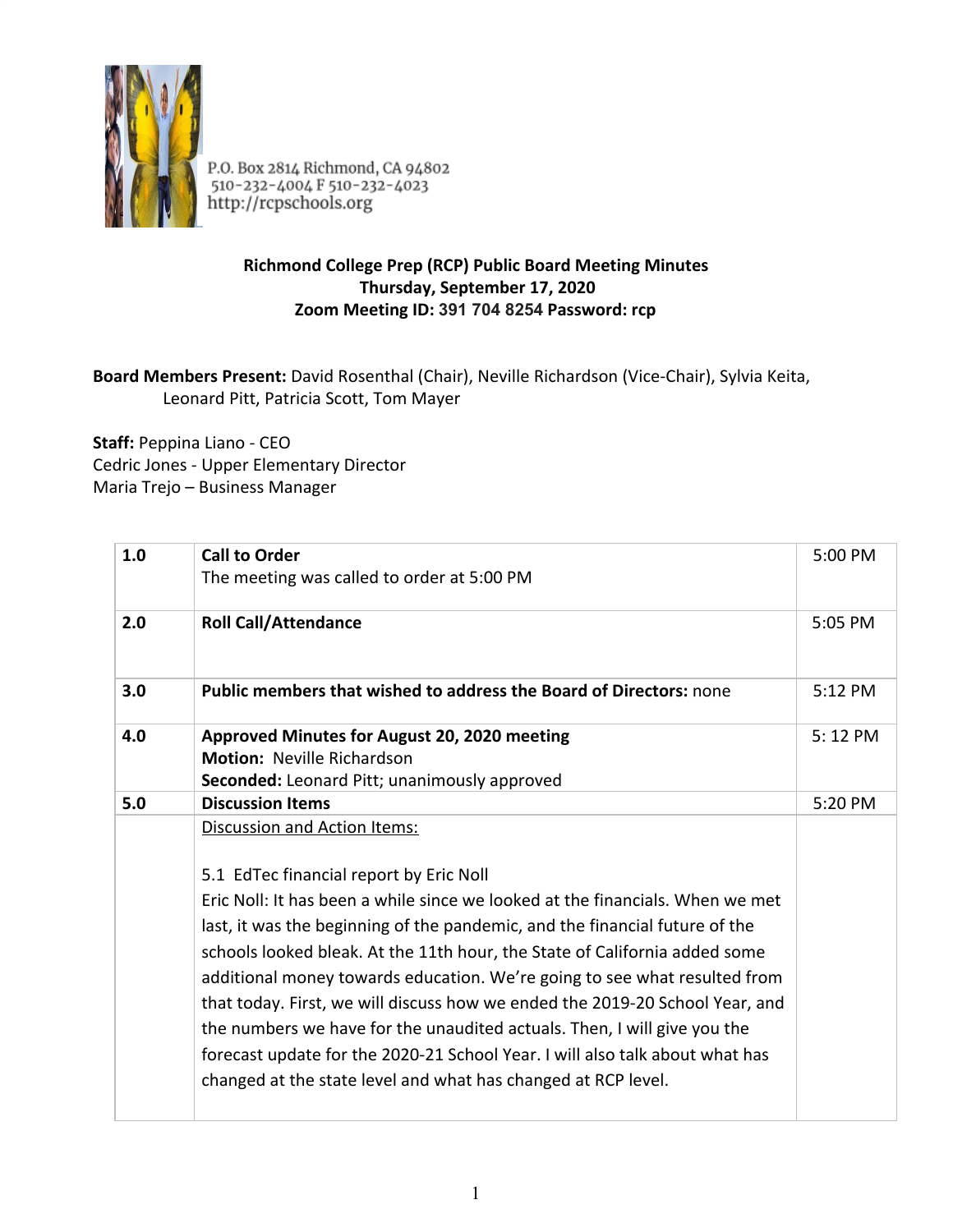|     | The total unaudited net income for the 2019-20 School Year was \$42,196,<br>which was a small RCP-wide surplus from reduced costs during shut down<br>and distance learning. When we last met, we thought there would be an 8%<br>cut to funding, which would have been damaging to the school. In the 11th<br>hour, the State said that schools would receive flat funding, basically<br>whatever schools received in the 2019-20 School Year they will receive in the<br>2020-21 School Year. In addition to that, there is something called the<br>Learning Loss Mitigation funds. Those are special funds, one-time revenues<br>that are coming from the federal government. That money must be spent<br>responding to COVID and we have a very tight timeline.<br>5.2 Unaudited Actual was unanimously approved by the Board of Directors.<br>5.3 The Learning Continuity and Attendance Plan was unanimously approved<br>by the Board of Directors.                                                                                                                                                                                                                                                                                                                                                                                                                                                                                                  |         |
|-----|------------------------------------------------------------------------------------------------------------------------------------------------------------------------------------------------------------------------------------------------------------------------------------------------------------------------------------------------------------------------------------------------------------------------------------------------------------------------------------------------------------------------------------------------------------------------------------------------------------------------------------------------------------------------------------------------------------------------------------------------------------------------------------------------------------------------------------------------------------------------------------------------------------------------------------------------------------------------------------------------------------------------------------------------------------------------------------------------------------------------------------------------------------------------------------------------------------------------------------------------------------------------------------------------------------------------------------------------------------------------------------------------------------------------------------------------------------|---------|
| 6.0 | 6.0 Report from CEO<br>6.1 Peppina Liano<br>We have several tutors to assist our students with learning loss experienced<br>due to distance learning. Ms. Baglione, our former 8th grade math teacher,<br>has returned to help us tutor students. We also have Andy Infante as a tutor,<br>who happens to be the son of Chevron's Public Relations Manager. Also, our<br>physical education coaches are helping with small groups. The crown goes to<br>the preschool: I sent everyone a picture because one of our preschool<br>students participated in distance learning from her hospital bed.<br>We started the experiment of distance learning, and it is very hard. Teachers<br>are online with a student at home, and there is always an adult supervising<br>the student and the teacher. It is my humble opinion that one of the benefits<br>of distance learning is the money the schools have saved, and the second is<br>that we have zero discipline problems.<br>We have three Teach for America Teachers (TFA), and they are enthusiastic<br>and hard working employees. They are young and committed, and I am<br>happy about that. Alana (the student that collapsed at RCP last year) has<br>now returned to school. Cedric Jones, the Upper Elementary Director, will<br>check-in with the family and obtain referrals to offer support to the family.<br>Cedric Jones has also asked the District to provide services for the family. | 5:30 PM |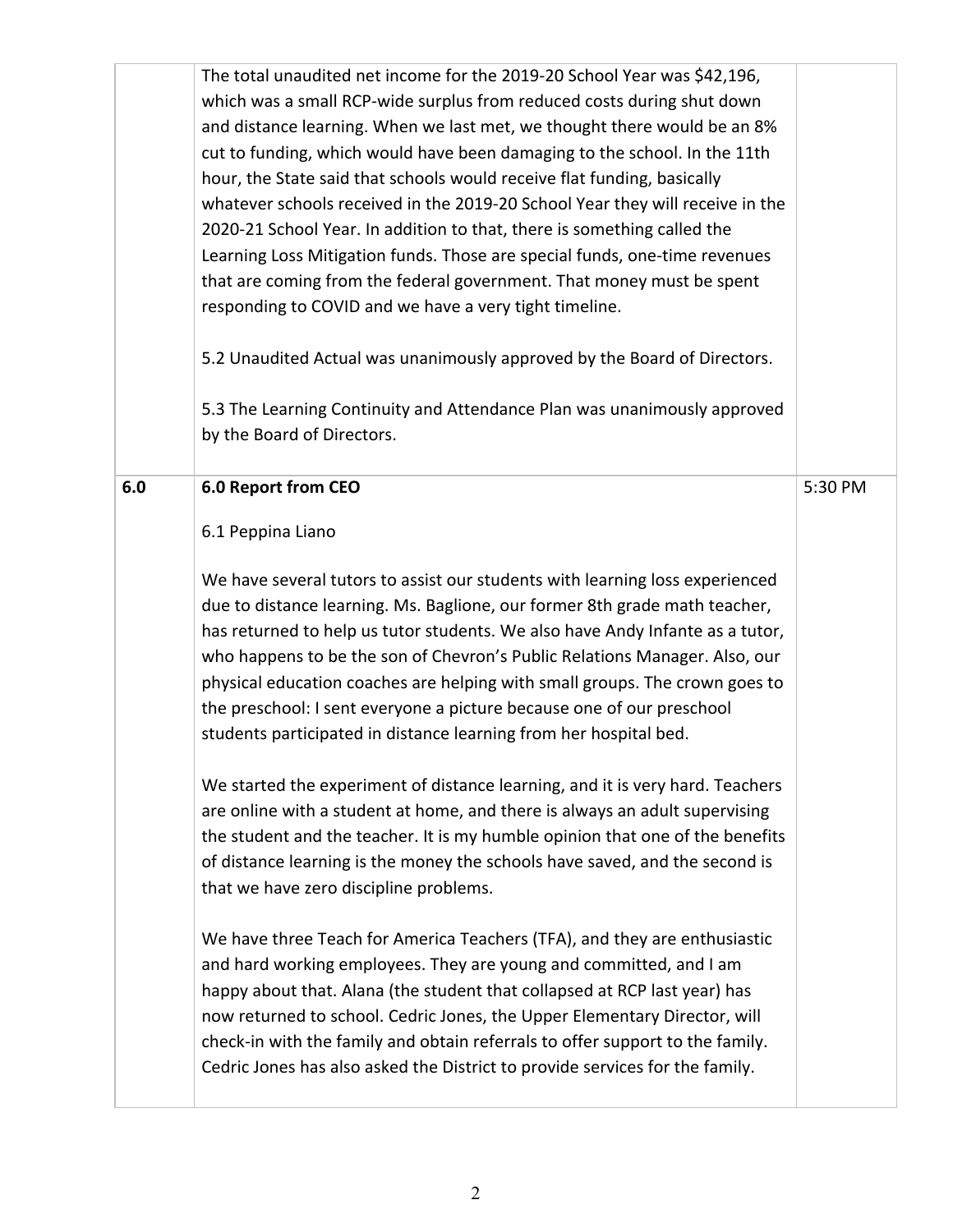Cedric Jones: Yes, I have reached out to obtain services from the District, but she is a non-IEP (Individualized Education Plan) student, so the District has been slow in responding. Alana is doing well with her classes and hasn't had any attendance issues. Academically, Alana has been well above our 70% benchmark. Distance learning is good for Alana, since there are some health issues, and we think it could be nerve damage.

David Rosenthal: Cedric, let me ask you a question about the tutors. How is that working, and with whom, when, how, and where?

Cedric Jones: For Upper Elementary, we have three tutors that are on board. Ms. Redmon has traditionally been an Instructional Aid, and she touches bases with students twice per week. Ms. Redmon has 15 students that she works with tracking their attendance and documenting the assignments that students complete. Ms. Baglione works with 10 students, and tutors students in math. Andy Infante tutors our 6th grade English Language Learners, and he uses a program called Booknook, which allows students to read books in both Spanish and English depending on the student's reading level. He focuses on vocabulary, phonics, guided reading within the Booknook platform. In total, we have 40 students in Upper Elementary who participate in the tutoring program.

David Rosenthal: Does the tutor work with students on the classwork they are struggling with? Do the tutors know which concepts the students are struggling with?

Cedric Jones: Yes, the tutors have access to the curriculum and the student's Google Classroom, so they can see which assignments are missing. Also, they know what missing assignments they will be working on for the day. Tutors are also aware of the teachers' lessons and the assignments for the day. Our tutors meet with students twice per week for one hour in cohorts of two.

Peppina Liano read Ms. Ramirez's report for Lower Elementary tutors:

Schedules for electives and tutors are done. Lower School high support students are reading with another adult via Zoom a couple of days a week. Electives have been extremely popular with students and families. Martial arts was number one. The teachers are grateful for the opportunity to receive new resources.

Peppina Liano completed her report: